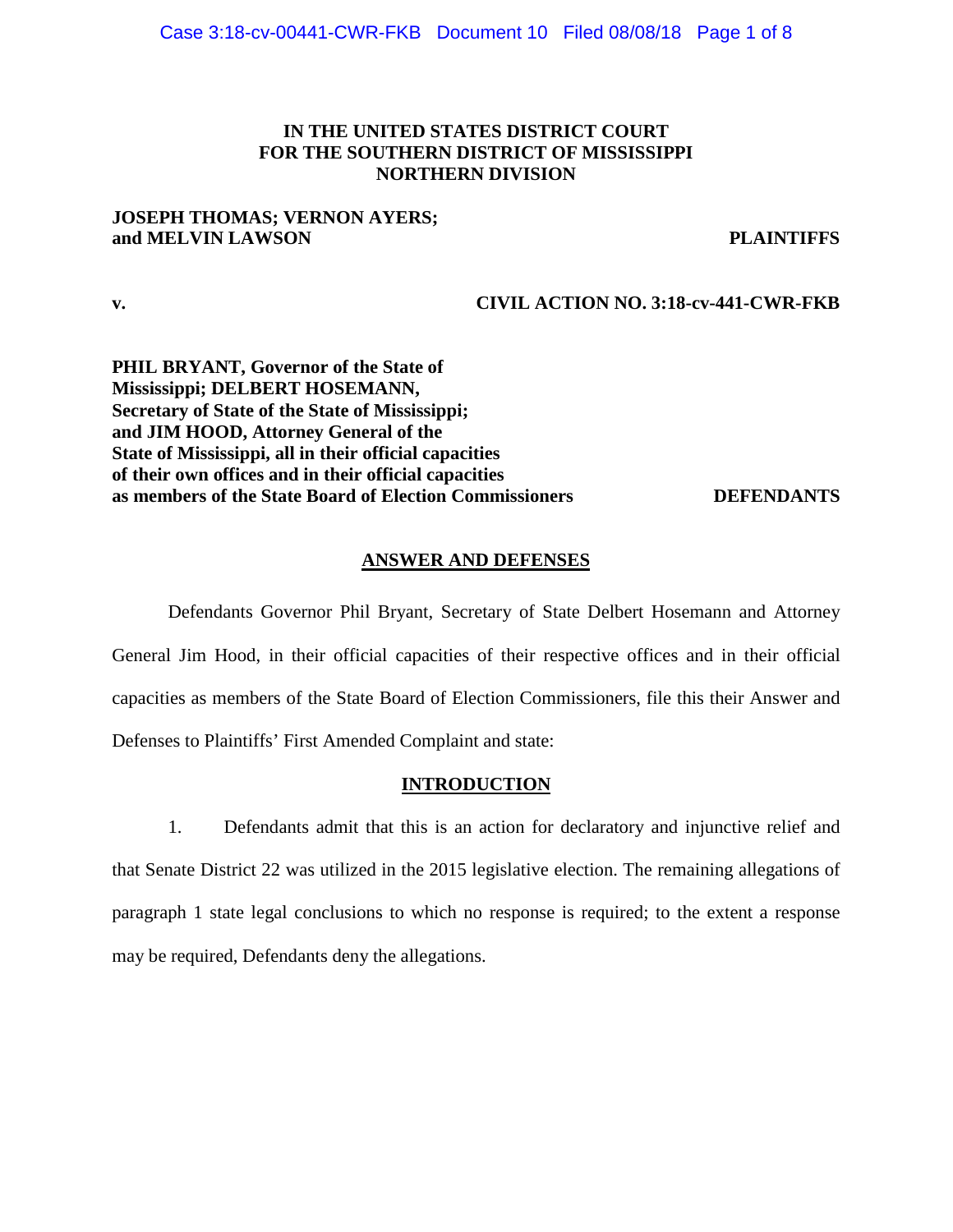#### **THE PARTIES**

2. Defendants lack knowledge and information sufficient to form a belief about the truth of allegations in paragraph 2 and therefore deny the same. Defendants specifically deny that they have violated Section 2 of the Voting Rights Act.

3. Defendants lack knowledge and information sufficient to form a belief about the truth of allegations in paragraph 3 and therefore deny the same. Defendants specifically deny that they have violated Section 2 of the Voting Rights Act.

4. Defendants lack knowledge and information sufficient to form a belief about the truth of allegations in paragraph 4 and therefore deny the same. Defendants specifically deny that they have violated Section 2 of the Voting Rights Act.

5. Defendants admit Phil Bryant is Governor of the State of Mississippi and is named as a defendant in his official capacity of that office. Defendants deny the remaining allegation of paragraph 5 as stated, but admit that Defendant Bryant is vested with the chief executive power under MISS. CONST. art. 5, § 116.

6. Defendants admit Delbert Hosemann is the Secretary of State of the State of Mississippi and is named as a defendant in his official capacity of that office. Defendants deny the remaining allegations of paragraph 6 as stated but admit that Defendant Hosemann has the duties set forth for his office in Miss. Code Ann. 23-15-211.1.

7. Defendants admit Jim Hood is the Attorney General of the State of Mississippi and is named as a defendant in his official capacity of that office. Defendants deny the remaining allegations of paragraph 7 as stated but admit that Defendant Hood has the duties set forth for his office in Miss. Code Ann. § 7-5-1, *et seq*.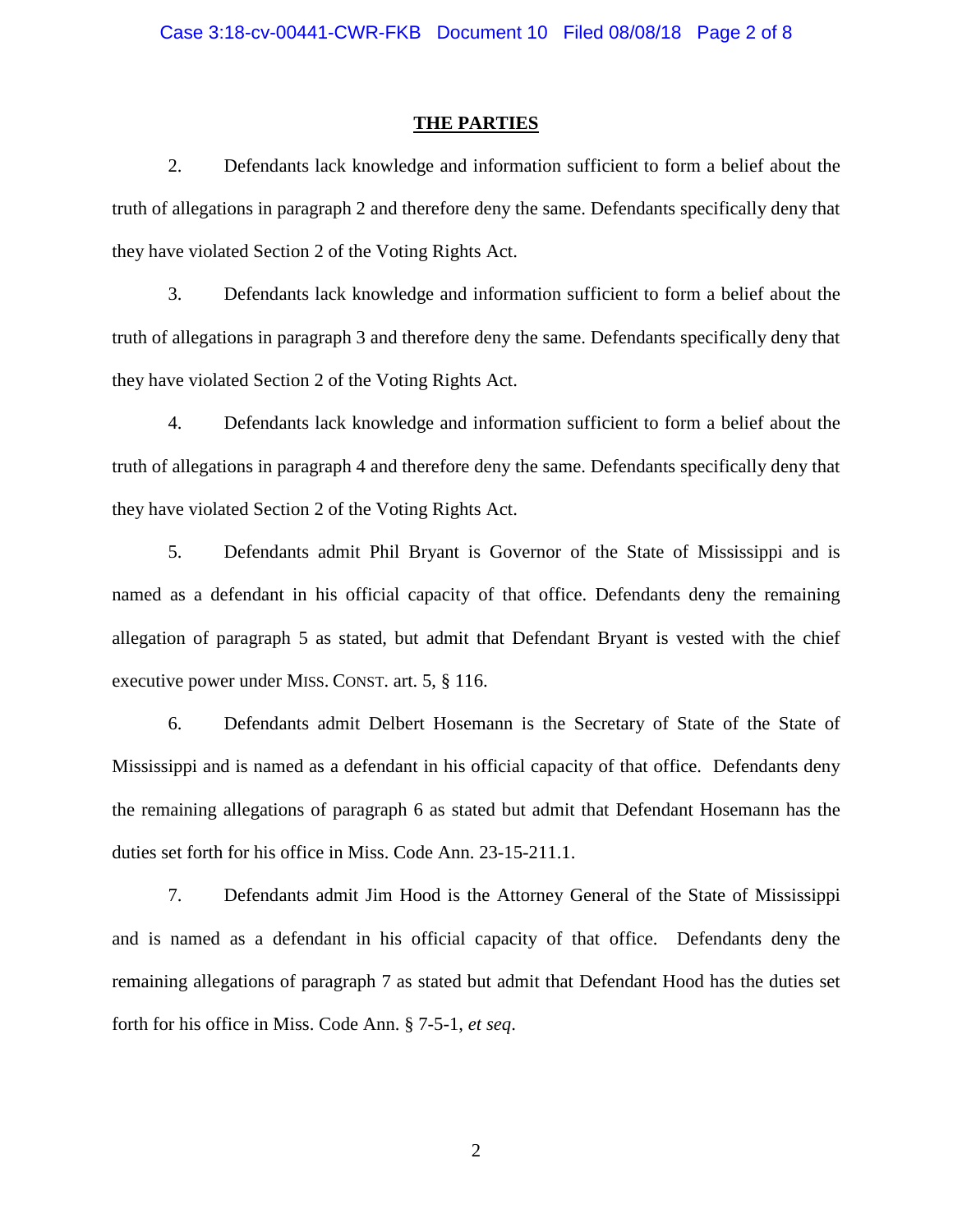### Case 3:18-cv-00441-CWR-FKB Document 10 Filed 08/08/18 Page 3 of 8

8. Defendants admit that they are members of the State Board of Election Commissioners by virtue of their official capacities of their respective elected offices. Defendants deny the remaining allegations of paragraph 8 as stated but admit that the duties and responsibilities of the State Board of Election Commissioners are set forth in Miss. Code Ann. 23-15-211.

# **JURISDICTION**

9. Defendants admit that this Court has subject matter jurisdiction of this action. The remaining allegations of paragraph 9 state legal conclusions to which no response is required; to the extent a response may be required, Defendants deny the allegations.

10. Defendants admit that this Court has authority to grant declaratory and injunctive relief, but deny that Plaintiffs are entitled to any such relief.

11. The allegations of paragraph 11 state legal conclusions to which no response is required; to the extent a response may be required, Defendants deny the allegations.

12. Defendants admit that venue of this action is proper in this Court. The remaining allegations of paragraph 12 are denied.

#### **FACTS AND BACKGROUND**

13. The allegations of paragraph 13 state legal conclusions to which no response is required; to the extent a response may be required, Defendants deny the allegations.

14. Denied as stated, but Defendants admit that the numbers speak for themselves.

15. Denied.

16. Admitted.

17. Defendants lack knowledge and information sufficient to form a belief about the truth of allegations in paragraph 17 and therefore deny the same.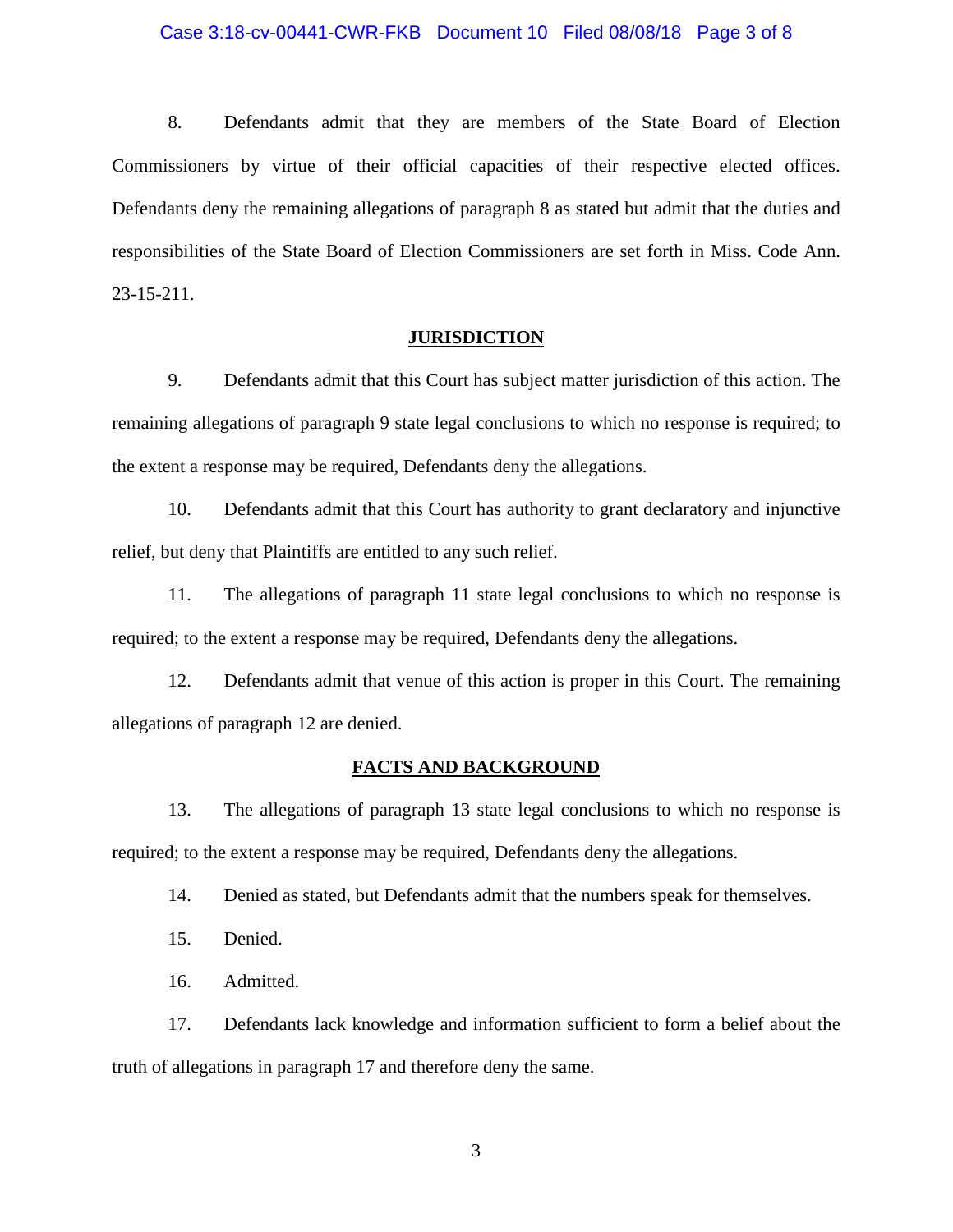### Case 3:18-cv-00441-CWR-FKB Document 10 Filed 08/08/18 Page 4 of 8

18. Defendants lack knowledge and information sufficient to form a belief about the truth of allegations in the first sentence of paragraph 18 and therefore deny the same. Defendants deny the remaining allegations of paragraph 18.

19. Admitted.

20. The allegations of paragraph 20 state legal conclusions to which no response is required; to the extent a response may be required, Defendants deny the allegations.

21. The allegations of paragraph 21 state legal conclusions to which no response is required; to the extent a response may be required, Defendants deny the allegations.

22. Defendants admit the first two sentences of paragraph 22. The current redistricting plan for State Senate elections speaks for itself and requires no admission or denial.

23. Defendants admit that Eugene Clark is a white Republican who has been elected to the Mississippi State Senate numerous times from District 22. Defendants deny all remaining allegations in paragraph 23.

24. The numerical election results of paragraph 24 speak for themselves and require no admission or denial.

25. The numerical election results of paragraph 25 speak for themselves and require no admission or denial.

26. The numerical election results of paragraph 26 speak for themselves and require no admission or denial.

27. The numerical election results of paragraph 27 speak for themselves and require no admission or denial.

28. Defendants lack knowledge and information sufficient to form a belief about the truth of allegations of paragraph 28 and therefore deny the same.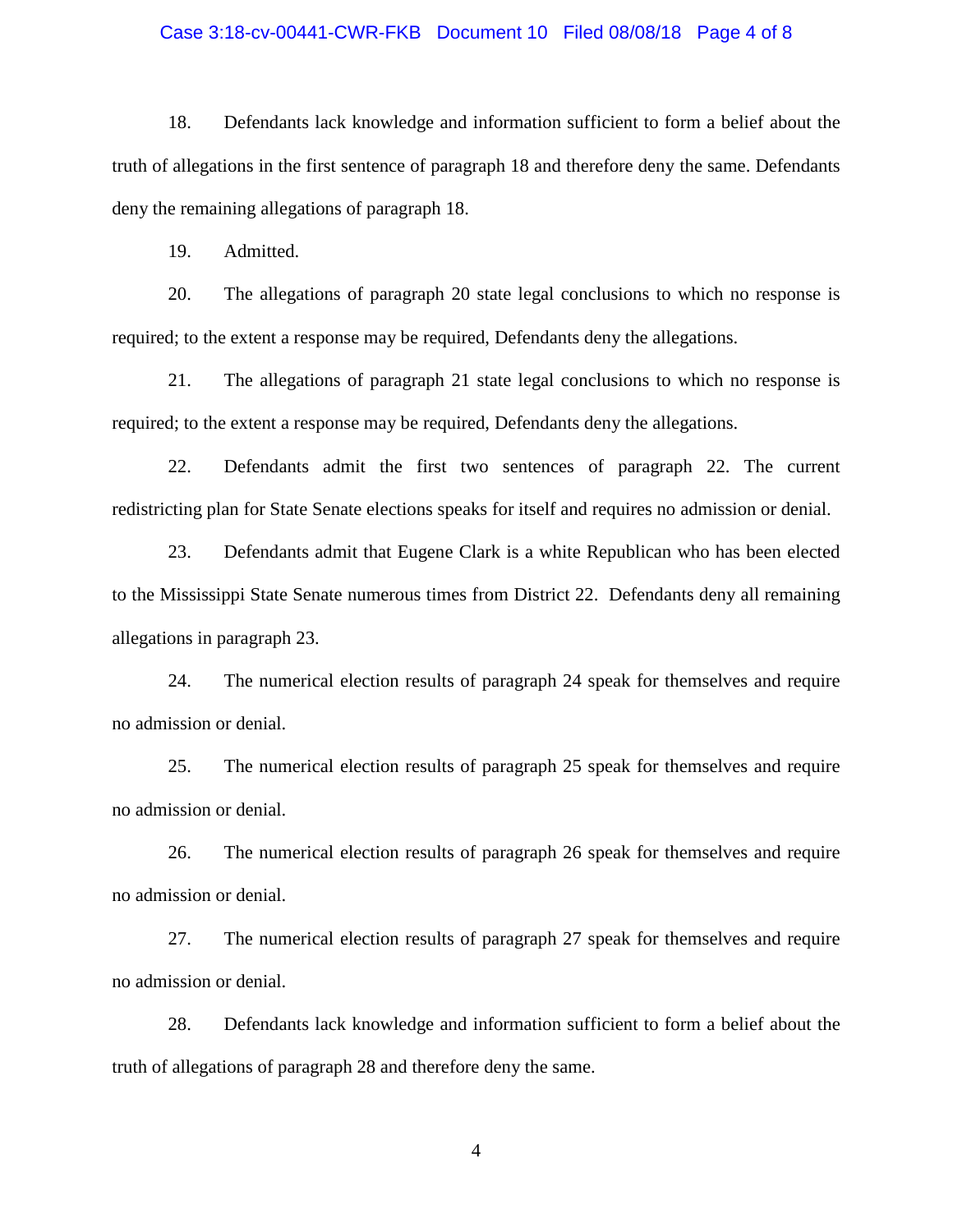### Case 3:18-cv-00441-CWR-FKB Document 10 Filed 08/08/18 Page 5 of 8

29. Denied.

30. The allegations of paragraph 30 state legal conclusions to which no response is required; to the extent a response may be required, Defendants deny the allegations. Defendants specifically deny that they have violated Section 2 of the Voting Rights Act.

31. Defendants deny the allegations in paragraph 31 as stated. Defendants admit that federal courts have addressed voting rights issues in the specific facts of the cases cited in paragraph 31.

32. Defendants admit that elections for most state and local offices are held in oddnumbered non-presidential election years, but lack knowledge and information sufficient to form a belief about the truth of the remaining allegations of paragraph 32 and therefore deny the same.

33. Defendants deny the allegations as stated in paragraph 33.

34. Statewide election results for the  $20<sup>th</sup>$  Century are publically available and speak for themselves. As to the remaining allegations of paragraph 34, the numbers speak for themselves.

#### **VIOLATION**

35. Defendants incorporate their answers to the allegations contained in the foregoing paragraphs of Plaintiffs' Complaint.

- 36. Denied.
- 37. Denied.

38. Defendants admit that an election has been held under the current Mississippi State Senate Redistricting Plan adopted by the Mississippi Legislature in 2012 and that another election is scheduled to be held under this plan in 2019. Defendants deny all remaining allegations of paragraph 38.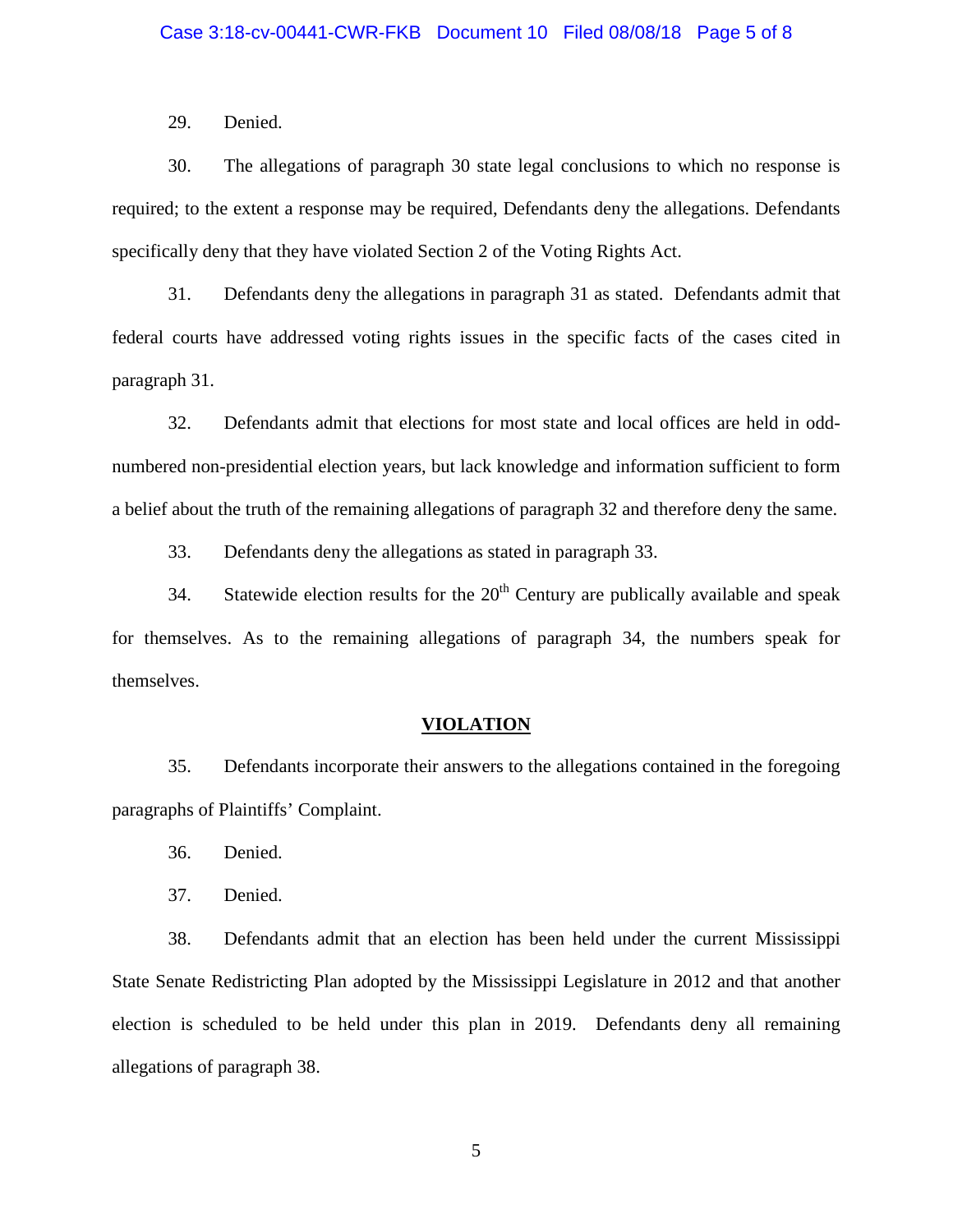## **PRAYER FOR RELIEF**

Defendants deny all allegations contained in the unnumbered paragraph starting on page 9 of the amended complaint and beginning with "WHEREFORE," and specifically including paragraphs designated  $a - f$ . Defendants further specifically deny that Plaintiffs are entitled to any relief whatsoever.

# **FIRST AFFIRMATIVE DEFENSE**

Plaintiffs' claims are barred in whole or in part by laches, equitable estoppel and/or waiver.

## **SECOND AFFIRMATIVE DEFENSE**

Plaintiffs' claims are barred by the applicable statutes of limitations, including 28 U.S.C. § 1658 and Miss. Code Ann. § 15-1-49, and the applicable common law.

# **THIRD AFFIRMATIVE DEFENSE**

These Defendants have no role in the redistricting process nor do they participate in approving any redistricting plan for the Mississippi State Senate and are, therefore, improper parties who should be dismissed.

# **FOURTH AFFIRMATIVE DEFENSE**

The Court cannot accord the complete relief requested by Plaintiffs among the existing parties without the joinder of necessary and indispensable parties in interest.

#### **FIFTH AFFIRMATIVE DEFENSE**

Defendants are not responsible for any fees or costs.

# **SIXTH AFFIRMATIVE DEFENSE**

Plaintiffs' claims are barred by res judicata and/or collateral estoppel.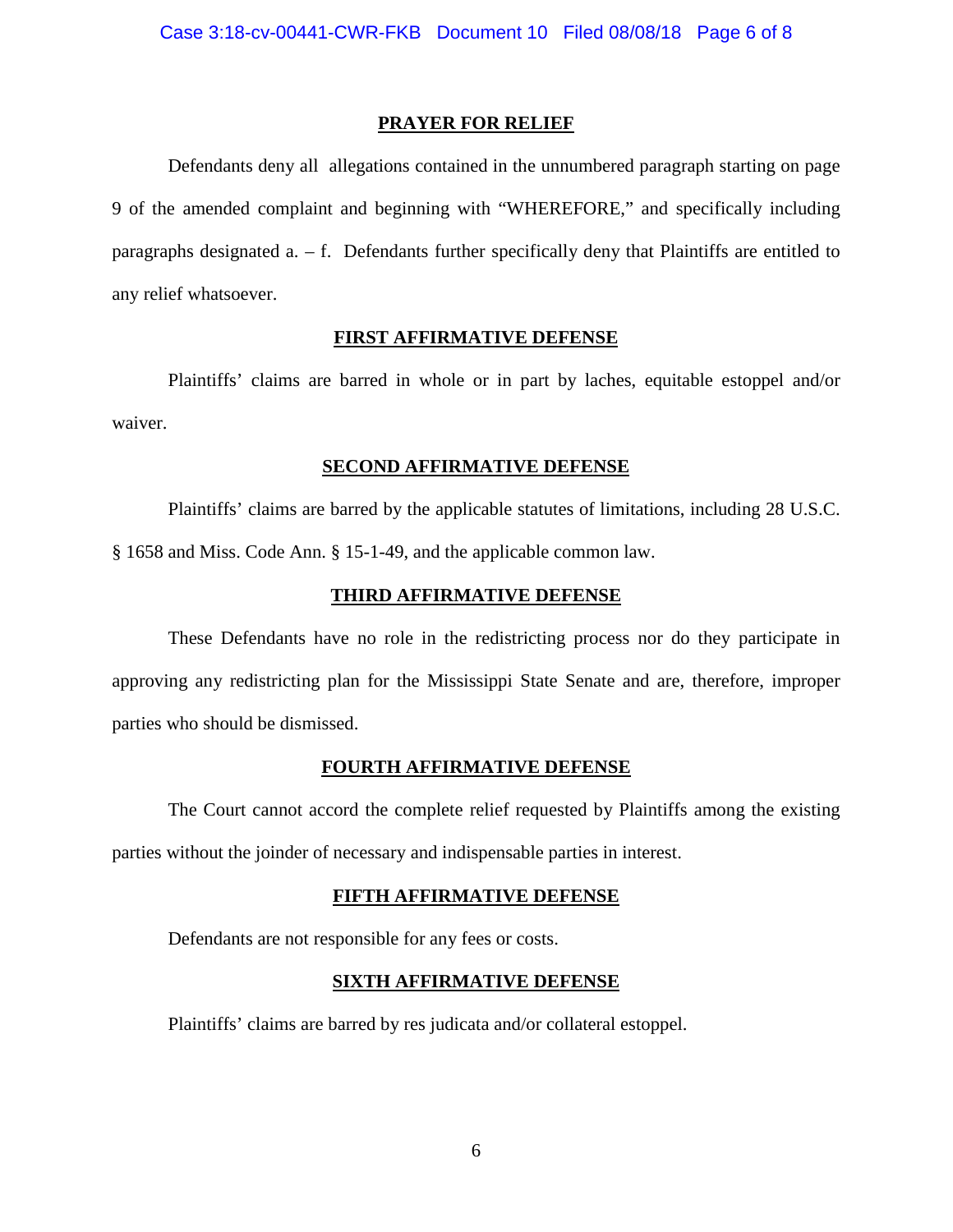# Case 3:18-cv-00441-CWR-FKB Document 10 Filed 08/08/18 Page 7 of 8

WHEREFORE, PREMISES CONSIDERED, Defendants respectfully request that this

Court deny Plaintiffs' claims and any relief whatsoever and dismiss this civil action with prejudice.

RESPECTFULLYSUBMITTED, this the 8th day of August, 2018.

Respectfully submitted,

Governor Phil Bryant, Secretary of State Delbert Hosemann, and Attorney General Jim Hood in their official capacities of their respective offices and in their official capacities as members of the State Board of Election Commissioners

BY: */s/ Tommie S. Cardin*

TOMMIE S. CARDIN (MB # 5863) CHARLES E. GRIFFIN (MB #5015) BENJAMIN M. WATSON (MB # 100078) B. PARKER BERRY (MB # 104251)

ITS ATTORNEYS

OF COUNSEL:

BUTLER SNOW LLP Suite 1400 1020 Highland Colony Park Ridgeland, MS 39157 Post Office Box 6010 Ridgeland, MS 39158-6010 Tel: (601) 985-4570 Fax: (601) 985-4500 E-mail: tommie.cardin@butlersnow.com E-mail: charles.griffin@butlersnow.com E-mail: ben.watson@butlersnow.com E-mail: parker.berry@butlersnow.com